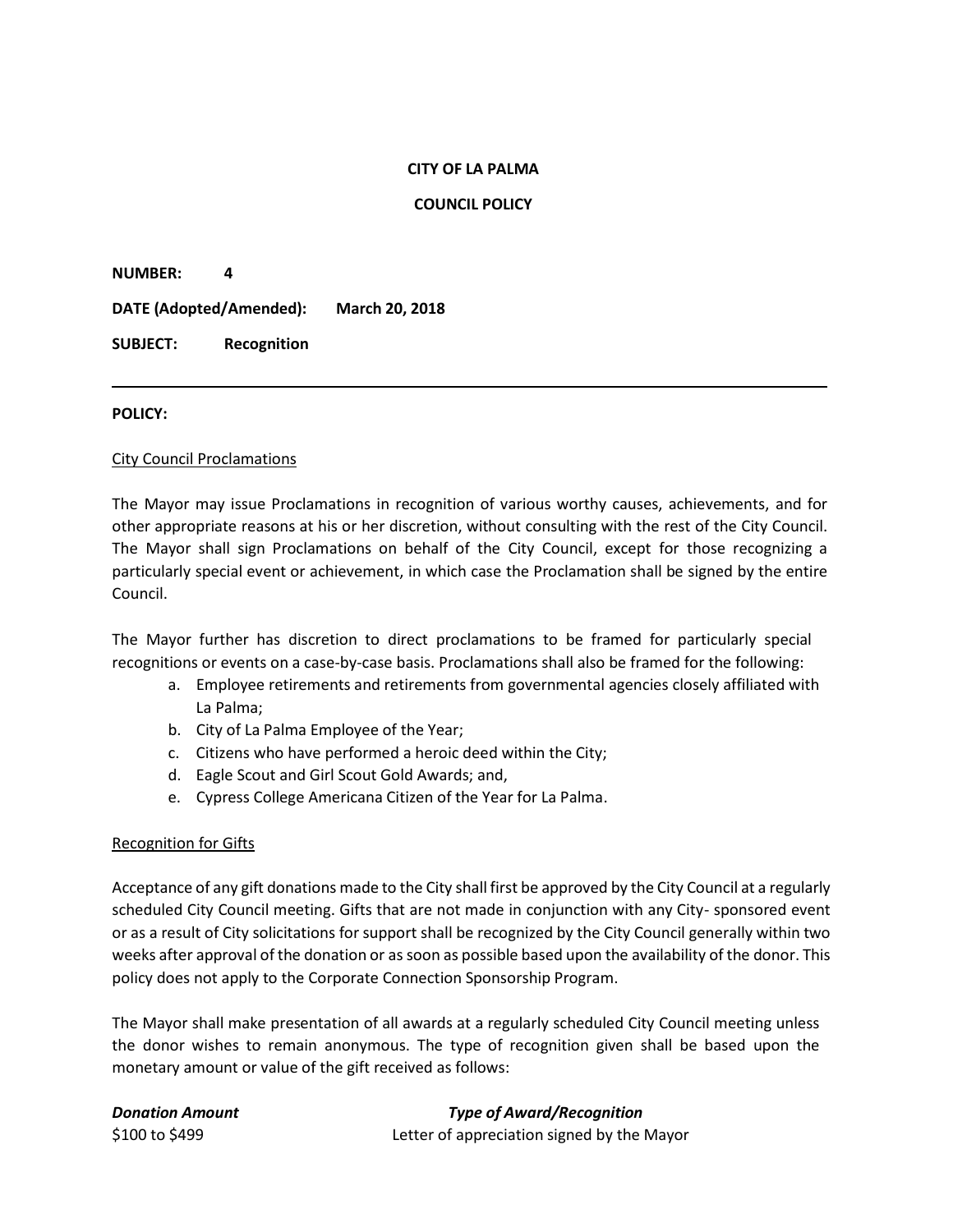City Council Policy No. 4 Recognition Page 2 Mention in the "City News" section of the "Mosaic" or other appropriate publication/outlet if requested \$500 to \$999 Certificate of Appreciation Mention in the "City News" section of the "Mosaic" or other appropriate publication/outlet if requested

\$1,000 and above City Tile plaque recognizing the contribution Mention in the "City News" section of the "Mosaic" or other appropriate publication/outlet if requested

For gifts of equipment or donations of a similar nature, the name of the donor shall be adhered to the donated item in the most appropriate manner possible.

## Recognition through Memorial Plaques

The City Council desires to: (1) commemorate citizens and employees who have lost their lives while engaged in acts of bravery, as a victim of mass violence, or while performing official duties as employees of the City; and (2) to honor those who have made outstanding and significant contributions to the City of La Palma. The Community Commemorative Area is to recognize individuals who have made tangible contributions to La Palma which transcend time and benefit the community as a whole.

Criteria for memorial plaque selection shall include:

- 1. Nominee must be deceased.
- 2. Nominee shall be an individual who resided in or was employed by the City of La Palma.
- 3. Nominee shall have been missing in action or killed in the line of duty in defense of our country.
- 4. Nominee shall have been killed as a victim of mass violence.
- 5. Nominee shall have been killed as a victim of declared enemies of the United States.
- 6. Or, nominee shall have been an employee who died while serving in his/her official capacity.

Criteria for Community Commemorative Area selection shall include:

- 1. Nominee must be deceased.
- 2. Nominee shall be an individual who resided in or was employed by the City of La Palma.
- 3. Nominee shall have devoted time and effort to the betterment of the community and its residents.
- 4. Nominee's contributions may have been in any of the following categories:
	- a. Cultural arts
	- b. Humanitarian or social concerns
	- c. Economic well being
	- d. Leisure and recreation
	- e. Improving quality of life
	- f. History and development of the City of La Palma
- 5. Nominee's contributions should be well known throughout the community.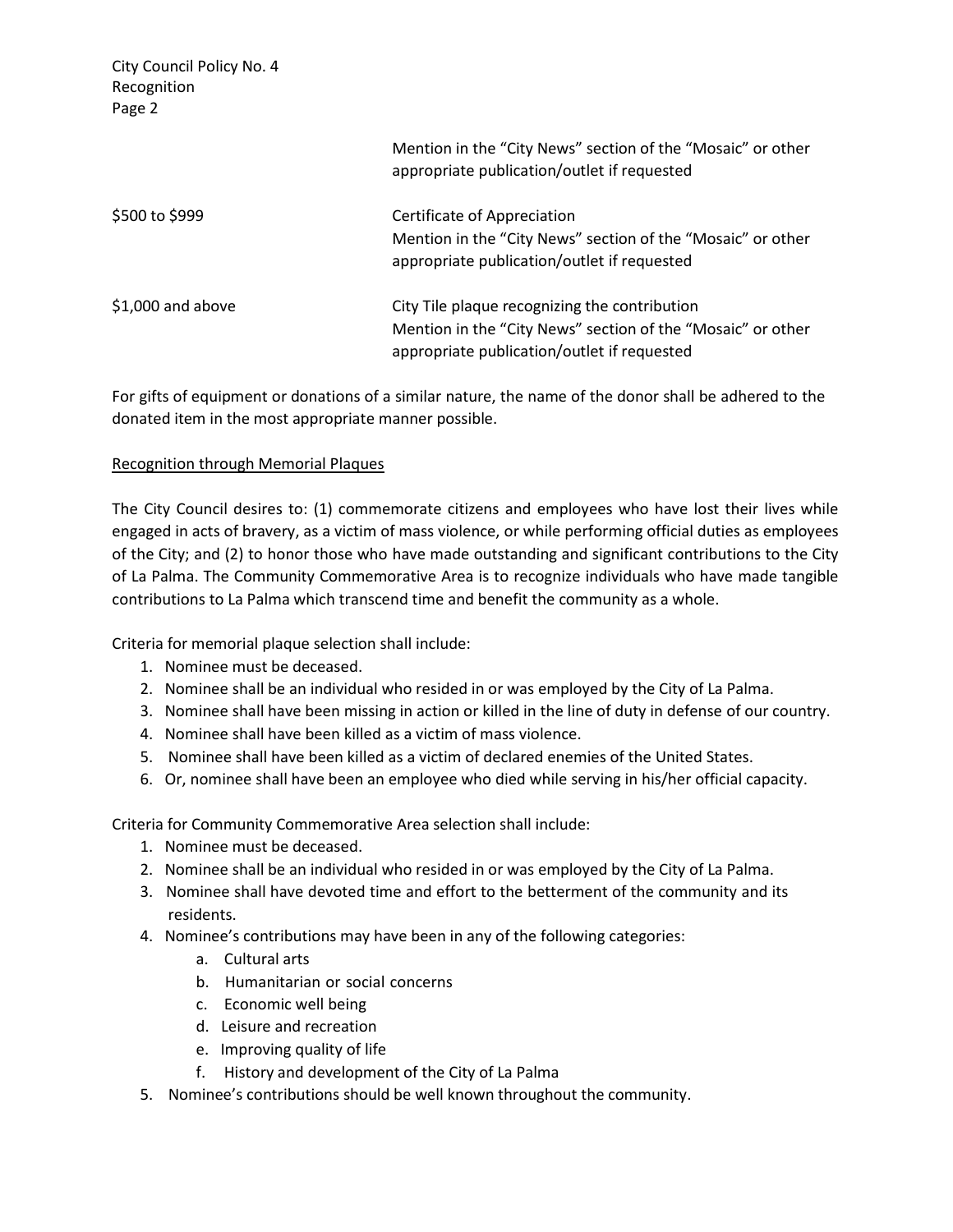City Council Policy No. 4 Recognition Page 3

Procedures for memorial plaques and for the Community Commemorative Area differ. For both recognitions, a request for nominations must be made in writing on an approved Nominee Submittal form to the City Clerk. All submittals must include the name and address of the submitter, no anonymous submittals will be accepted. The City Clerk shall notify the City Council of all submittals and a vote by the full Council at a regular meeting shall be conducted. A majority vote shall be required.

For memorial plaques, the Council must be advised of any eligible individuals by March and plaque presentations shall be presented by the Mayor and City Council during Memorial Day ceremonies. The names of honorees shall be engraved on a bronze plaque along with a brief description of the qualifying event/service and date of demise. Unveiling of the plaque or addition of names shall be at the Memorial Day ceremonies. Nominees who meet criteria 1, 2, and 3 shall have their names placed on the Eternal Flame monument. Those who meet criteria 1, 2, and either 4. 5, or 6 shall be commemorated on a plaque on the Memorial Wall.

For the Community Commemorative Area, applications will be considered at any time of the year. Upon Council approval, a paver will be engraved noting the individual's name, qualifying information and dates of birth and death. The paver shall be installed under the flag pole. Once the paver is installed, a letter from the Mayor will be sent to the family.

# Eagle Scout and Girl Scout Gold Award

The City wishes to recognize those achieving the rank of Eagle Scout or the Girl Scout Gold Award. The Mayor or his/her designee is authorized to present these recognition documents at any ceremony honoring the recipient. Guidelines for this recognition include:

- 1. Recipients residing in La Palma or who are members of a troop based in La Palma, shall be given a framed Proclamation. The scout's name will be placed on the City's Honor Plaque.
- 2. Recipients not residing in La Palma but who contact the City regarding their recent achievement, and who are located in a surrounding jurisdiction, shall be given an unframed Letter of Commendation and Certificate of Appreciation.
- 3. Eagle Scouts not residing in La Palma, but who nonetheless completed their Eagle Scout Project to the benefit of the City of La Palma shall receive a framed Proclamation.

## Employees of the Year

The City shall award a cash bonus of \$500 to an employee selected as the Employee of the Year in recognition of exemplary service to the City. The employee's name shall also be added to a perpetual plaque which hangs in City Hall. The Employee of the Year Program may be changed from time to time by the City Manager. Current awards are for Employee of the Year and Professional Employee of the Year.

## Members on City Boards and Committees

The City desires to recognize citizens who serve on committee and boards by appointment of the City Council. These include the Community Activities and Beautification Committee, Development